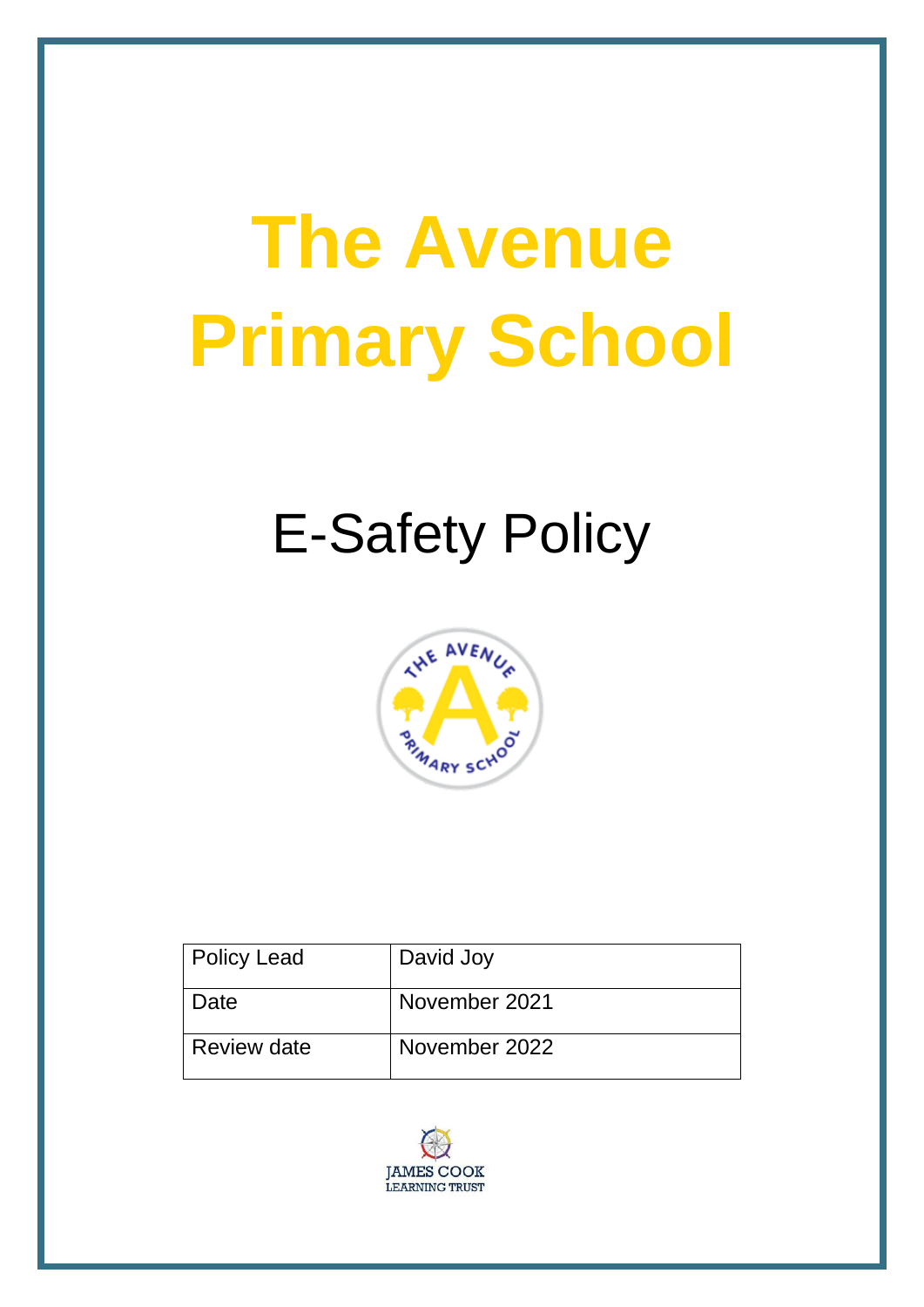# **Contents:**

**[Statement of intent](#page-2-0)** 

- 1. [Legal framework](#page-3-0)
- 2. [Use of the internet](#page-3-1)
- 3. [Roles and responsibilities](#page-4-0)
- 4. [E-safety education](#page-5-0)
- 5. [E-safety control measures](#page-7-0)
- 6. [Cyber bullying](#page-10-0)
- 7. [Reporting misuse](#page-11-0)
- 8. [Monitoring and review](#page-12-0)
- E Safety Officers Jayne Booth and David Joy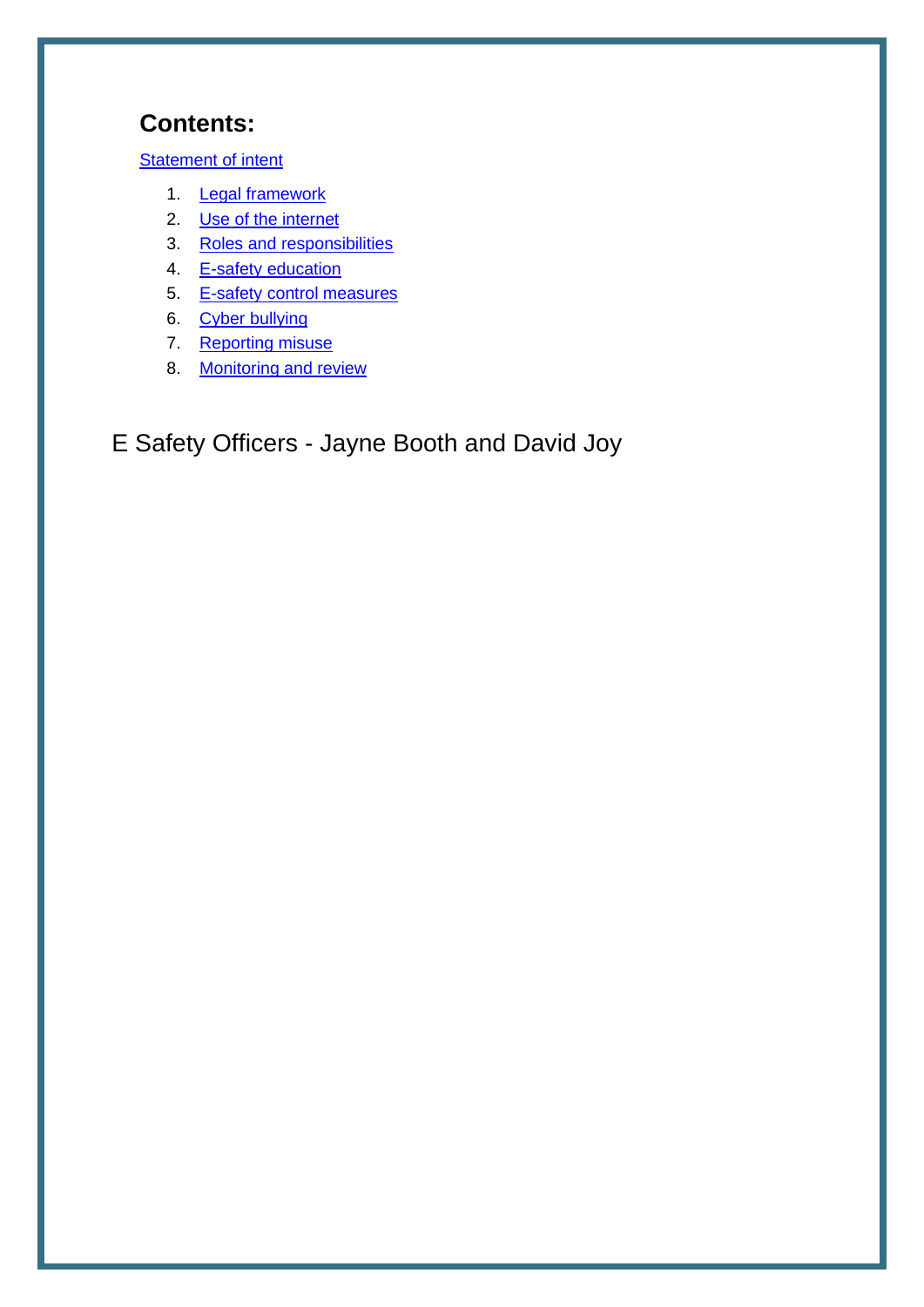#### <span id="page-2-0"></span>**Statement of intent**

At The Avenue Primary School, we understand that computer technology is an essential resource for supporting teaching and learning. The internet, and other digital and information technologies, open up opportunities for pupils and play an important role in their everyday lives.

Whilst the school recognises the importance of promoting the use of computer technology throughout the curriculum, we also understand the need for safe internet access and appropriate use.

Our school has created this policy with the aim of ensuring appropriate and safe use of the internet and other digital technology devices by all pupils and staff.

The school is committed to providing a safe learning and teaching environment for all pupils and staff, and has implemented important controls to prevent any harmful risks.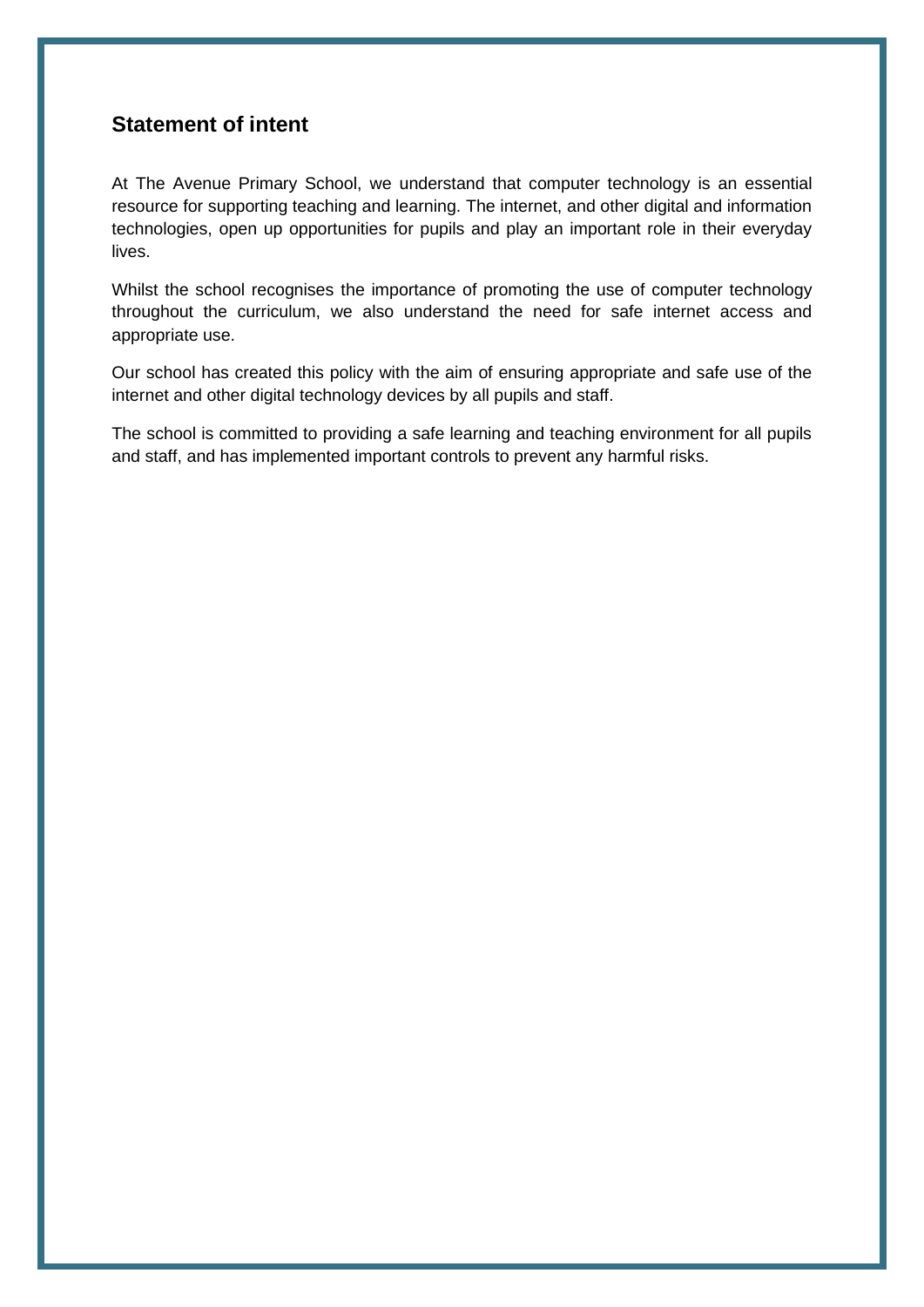# <span id="page-3-0"></span>**1. Legal framework**

1.1. This policy has due regard to the following legislation, including, but not limited to:

Human Rights Act 1998 Data Protection Act 1998 Freedom of Information Act 2000 Regulation of Investigatory Powers Act 2000 Safeguarding Vulnerable Groups Act 2006 Education and Inspections Act 2006 Computer Misuse Act 1990, amended by the Police and Justice Act 2006 Communications Act 2003 Protection of Children Act 1978 Protection from Harassment Act 1997

1.2. This policy also has regard to the following statutory guidance:

DfE (2020) 'Keeping children safe in education'

- 1.3. This policy will be used in conjunction with the following school policies and procedures:
	- **E**-safety Policy
	- Social Media Policy
	- Complaints Policy
	- Acceptable Use Agreement
	- Anti-Bullying Policy

#### <span id="page-3-1"></span>**2. Use of the internet**

- 2.1. The school understands that using the internet is important when raising educational standards, promoting pupil achievement and enhancing teaching and learning.
- 2.2. Internet use is embedded in the statutory curriculum and is therefore an entitlement for all pupils, though there are a number of controls the school is required to implement to minimise harmful risks.
- 2.3. When accessing the internet, individuals are especially vulnerable to a number of risks which may be physically and emotionally harmful, including:
	- Access to illegal, harmful or inappropriate images
	- Cyber bullying
	- Access to, or loss of, personal information
	- Access to unsuitable online videos or games
	- Loss of personal images
	- Inappropriate communication with others
	- Illegal downloading of files
	- Exposure to explicit or harmful content, e.g. involving radicalisation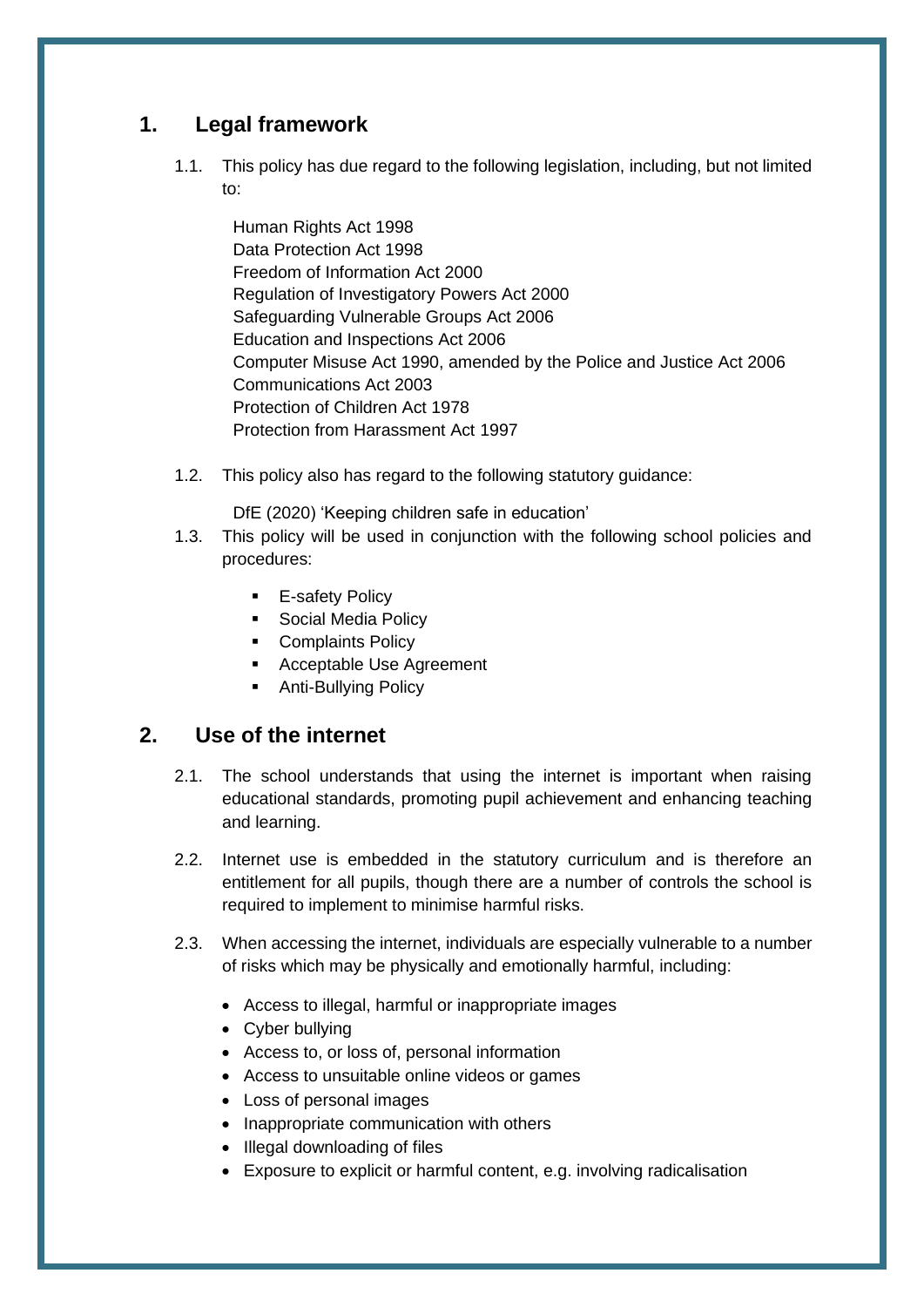- Plagiarism and copyright infringement
- Sharing the personal information of others without the individual's consent or knowledge

#### <span id="page-4-0"></span>**3. Roles and responsibilities**

- 3.1. It is the responsibility of all staff to be alert to possible harm to pupils or staff due to inappropriate internet access or use, both inside and outside of the school, and to deal with incidents of such as a priority.
- 3.2. The governing body is responsible for ensuring that there are appropriate filtering and monitoring systems in place to safeguard pupils.
- 3.3. The e-safety officers are responsible for ensuring the day-to-day e-safety in the school, and managing any issues that may arise.
- 3.4. The headteacher is responsible for ensuring that the e-safety officers and any other relevant staff receive CPD to allow them to fulfil their role and train other members of staff.
- 3.5. The e-safety officers will provide all relevant training and advice for members of staff as part of the requirement for staff to undergo regularly updated safeguarding training and be able to teach pupils about online safety.
- 3.6. The headteacher will ensure there is a system in place which monitors and supports the e-safety officers, whose role is to carry out the monitoring of esafety in the school, keeping in mind data protection requirements.
- 3.7. The e-safety officers will regularly monitor the provision of e-safety in the school and will provide feedback to the headteacher.
- 3.8. The e-safety officers will maintain a log of submitted e-safety reports and incidents.
- 3.9. The headteacher will establish a procedure for reporting incidents and inappropriate internet use, either by pupils or staff.
- 3.10. The e-safety officers will ensure that all members of staff are aware of the procedure when reporting e-safety incidents, and will keep a log of all incidents recorded.
- 3.11. The e-safety officers will attempt to find alternatives to monitoring staff use of social media, where possible, and will justify all instances of monitoring to ensure that it is necessary and outweighs the need for privacy. The member of staff who is being monitored will be consulted prior to any interception by the school.
- 3.12. Cyber bullying incidents will be reported in accordance with the school's Anti-Bullying Policy.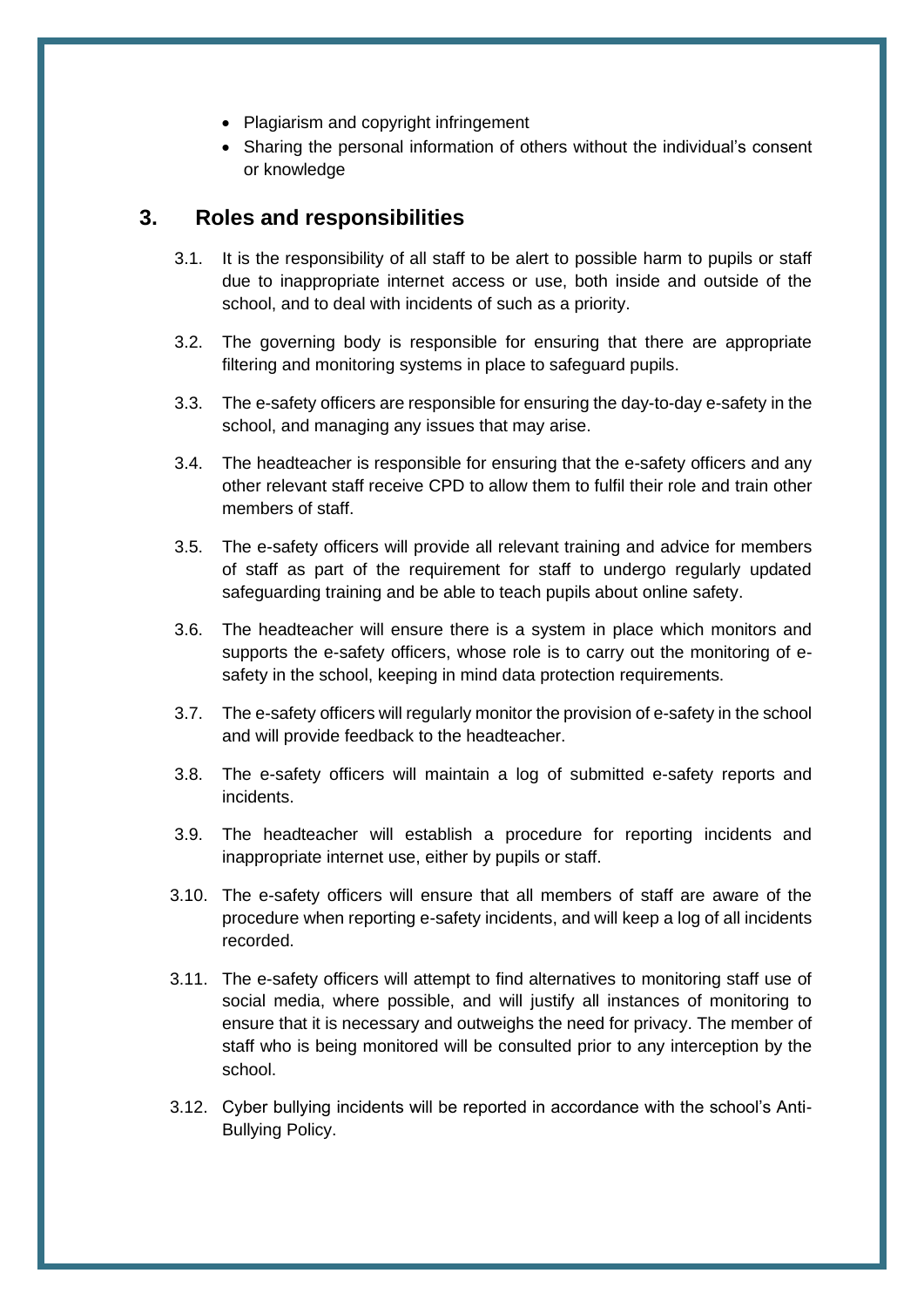- 3.13. The governing body will hold meetings when required with the e-safety officers to discuss the effectiveness of the e-safety provision, current issues, and to review incident logs, as part of the school's duty of care.
- 3.14. The governing body will evaluate and review this E-Safety Policy on a termly basis, taking into account the latest developments in ICT and the feedback from staff/pupils.
- 3.15. The headteacher will review and amend this policy with the e-safety officers, taking into account new legislation, government guidance and previously reported incidents, to improve procedures.
- 3.16. Teachers are responsible for ensuring that e-safety issues are embedded in the curriculum and safe internet access is promoted at all times.
- 3.17. All staff are responsible for ensuring they are up-to-date with current e-safety issues, and this E-Safety Policy.
- 3.18. All staff and pupils will ensure they understand and adhere to our Acceptable Use Agreement, which they must sign and return to the headteacher.
- 3.19. Parents are responsible for ensuring their child understands how to use computer technology and other digital devices appropriately.
- 3.20. The headteacher is responsible for communicating with parents regularly and updating them on current e-safety issues and control measures.
- 3.21. All pupils are aware of their responsibilities regarding the use of school-based ICT systems and equipment, including their expected behaviour.

#### <span id="page-5-0"></span>**4. E-safety education**

- 4.1. Educating pupils:
	- An e-safety programme will be established and taught across the curriculum on a regular basis, ensuring that pupils are aware of the safe use of new technology both inside and outside of the school.
	- Pupils will be taught about the importance of e-safety and are encouraged to be critically aware of the content they access online, including extremist material and the validity of website content.
	- Pupils will be taught to acknowledge information they access online, in order to avoid copyright infringement and/or plagiarism.
	- Clear guidance on the rules of internet use will be presented in all classrooms.
	- Pupils are instructed to report any suspicious use of the internet and digital devices.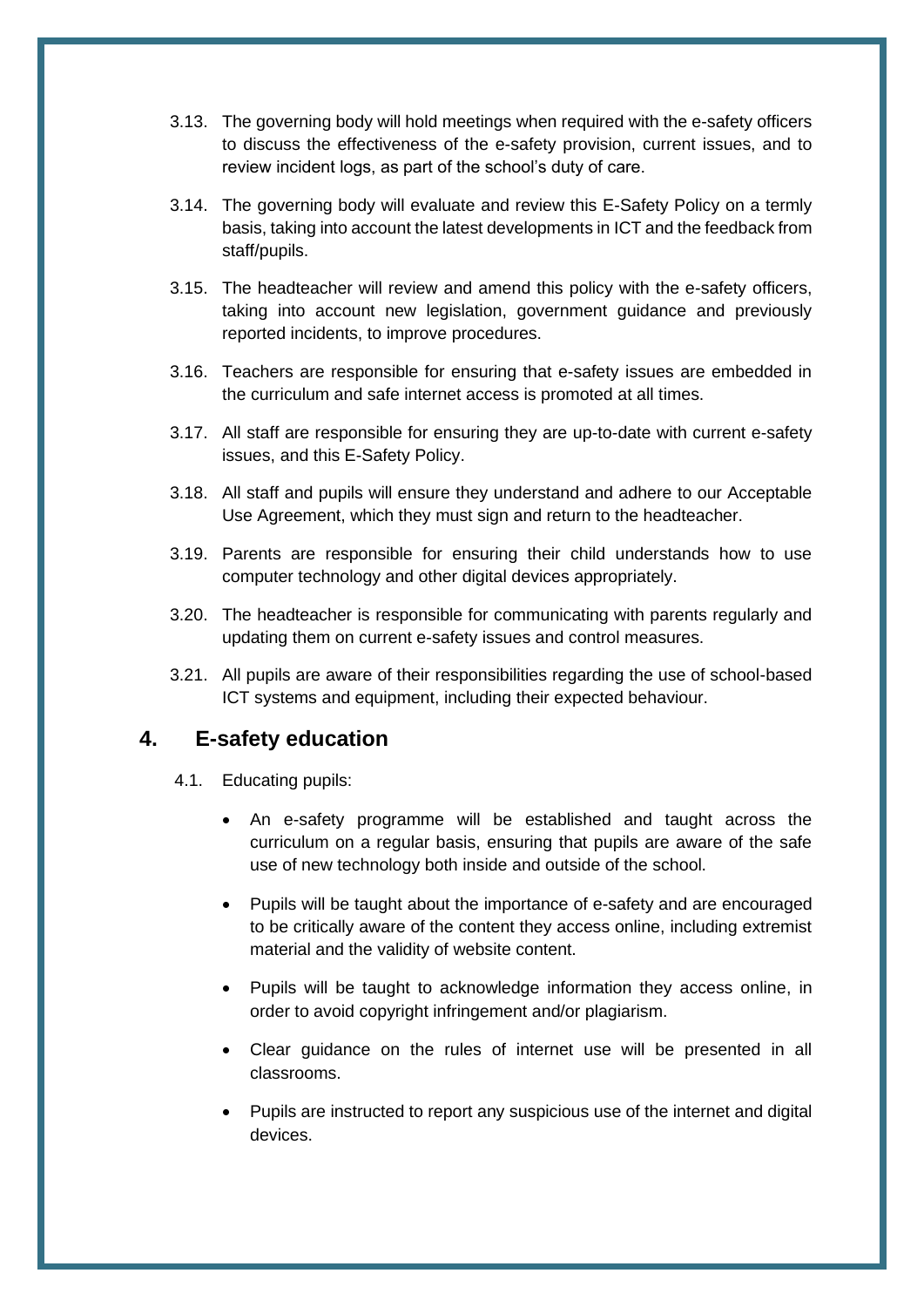- PSHE lessons will be used to educate pupils about cyber bullying, including how to report cyber bullying, the social effects of spending too much time online and where to access help.
- The school will hold e-safety events, such as Safer Internet Day and Anti-Bullying Week, to promote online safety.
- 4.2. Educating staff:
	- A planned calendar programme of e-safety training opportunities is available to all staff members, including whole school activities and CPD training courses.
	- All staff will undergo e-safety training on a termly basis to ensure they are aware of current e-safety issues and any changes to the provision of esafety, as well as current developments in social media and the internet as a whole.
	- All staff will undergo annual audits by the e-safety officers in order to identify areas of training need.
	- All staff will employ methods of good practice and act as role models for pupils when using the internet and other digital devices.
	- All staff will be educated on which sites are deemed appropriate and inappropriate.
	- All staff are reminded of the importance of acknowledging information they access online, in order to avoid copyright infringement and/or plagiarism.
	- Any new staff are required to undergo e-safety training as part of their induction programme, ensuring they fully understand this E-Safety Policy.
	- The e-safety officers will act as the first point of contact for staff requiring esafety advice.
- 4.3. Educating parents:
	- E-safety information will be directly delivered to parents through a variety of formats, including newsletters, the school website and social media.
	- Twilight courses and presentations will be run by the school for parents.
	- Parents' evenings, meetings and other similar occasions will be utilised to inform parents of any e-safety related concerns.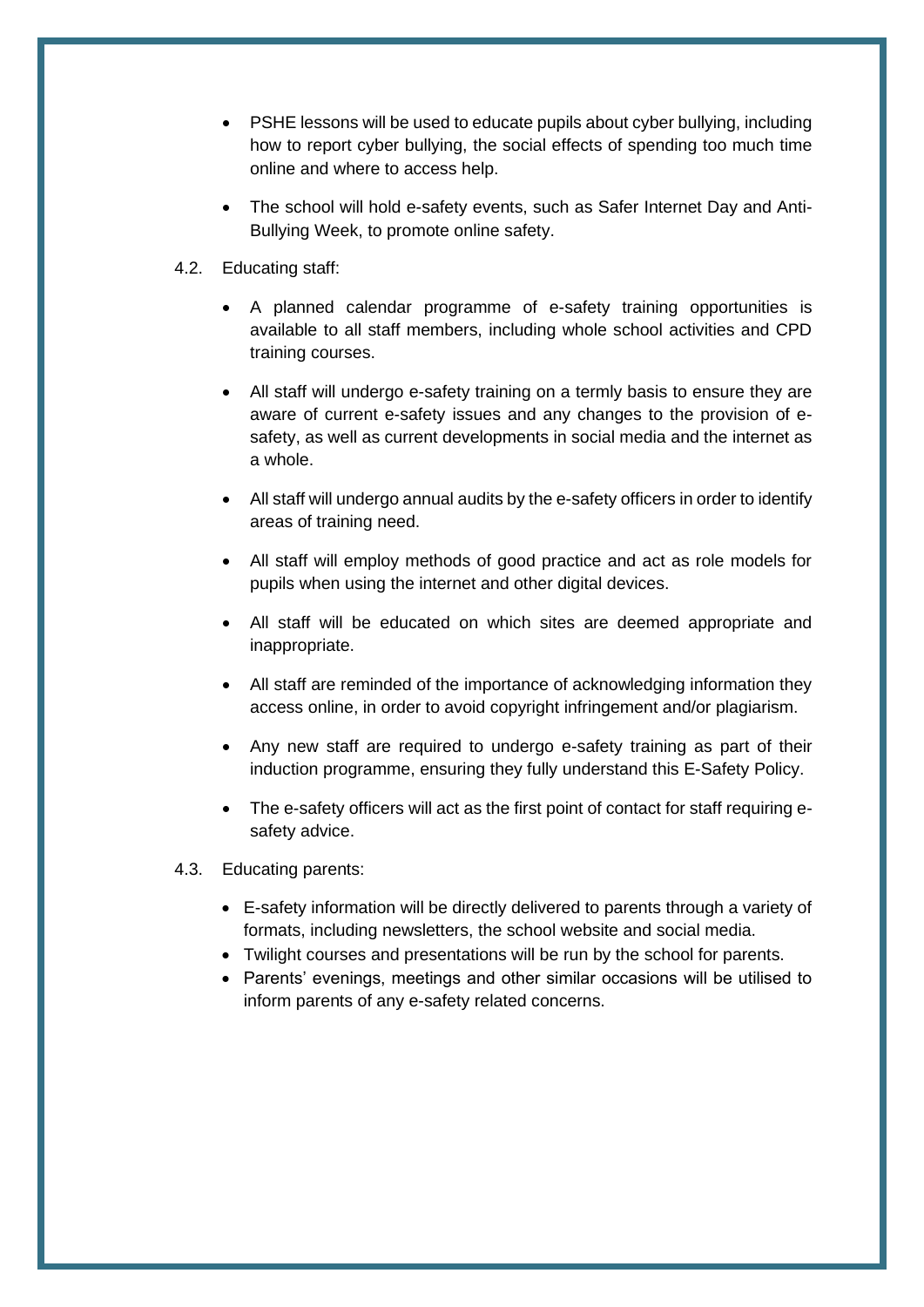#### <span id="page-7-0"></span>**5. E-safety control measures**

- 5.1. Internet access:
	- Internet access will be authorised once parents and pupils have returned the signed consent form in line with our Acceptable Use Agreement.
	- A record will be kept by the headteacher of all pupils who have been granted internet access.
	- All users in Key Stage 1 and 2 will be provided with usernames and passwords, and are advised to keep these confidential to avoid any other pupils using their login details.
	- Pupils' passwords will be changed on a regular basis and their activity is continuously monitored by the e-safety officer.
	- Management systems will be in place to allow teachers and members of staff to control workstations and monitor pupils' activity.
	- Effective filtering systems will be established to eradicate any potential risks to pupils through access to, or trying to access, certain websites which are harmful or use inappropriate material.
	- Filtering systems will be used which are relevant to pupils' age ranges, their frequency of use of ICT systems, and the proportionality of costs compared to risks.
	- The governing body will ensure that use of appropriate filters and monitoring systems does not lead to 'over blocking', such that there are unreasonable restrictions as to what pupils can be taught with regards to online teaching and safeguarding.
	- Any requests by staff for websites to be added or removed from the filtering list must be first authorised by the headteacher/deputy headteacher.
	- All school systems will be protected by up-to-date virus software.
	- An agreed procedure will be in place for the provision of temporary users, e.g. volunteers.
	- Staff are able to use the internet for personal use during out-of-school hours, as well as break and lunch times.
	- Inappropriate internet access by staff may result in the staff member being permitted to use the internet for school purposes only, and prohibited from using any personal devices. This will be dealt with following the process outlined in section [7.4](file:///C:/Users/kieran.bamford/Downloads/E-Safety_Policy_2017023%20(1).docx%23A) of this policy.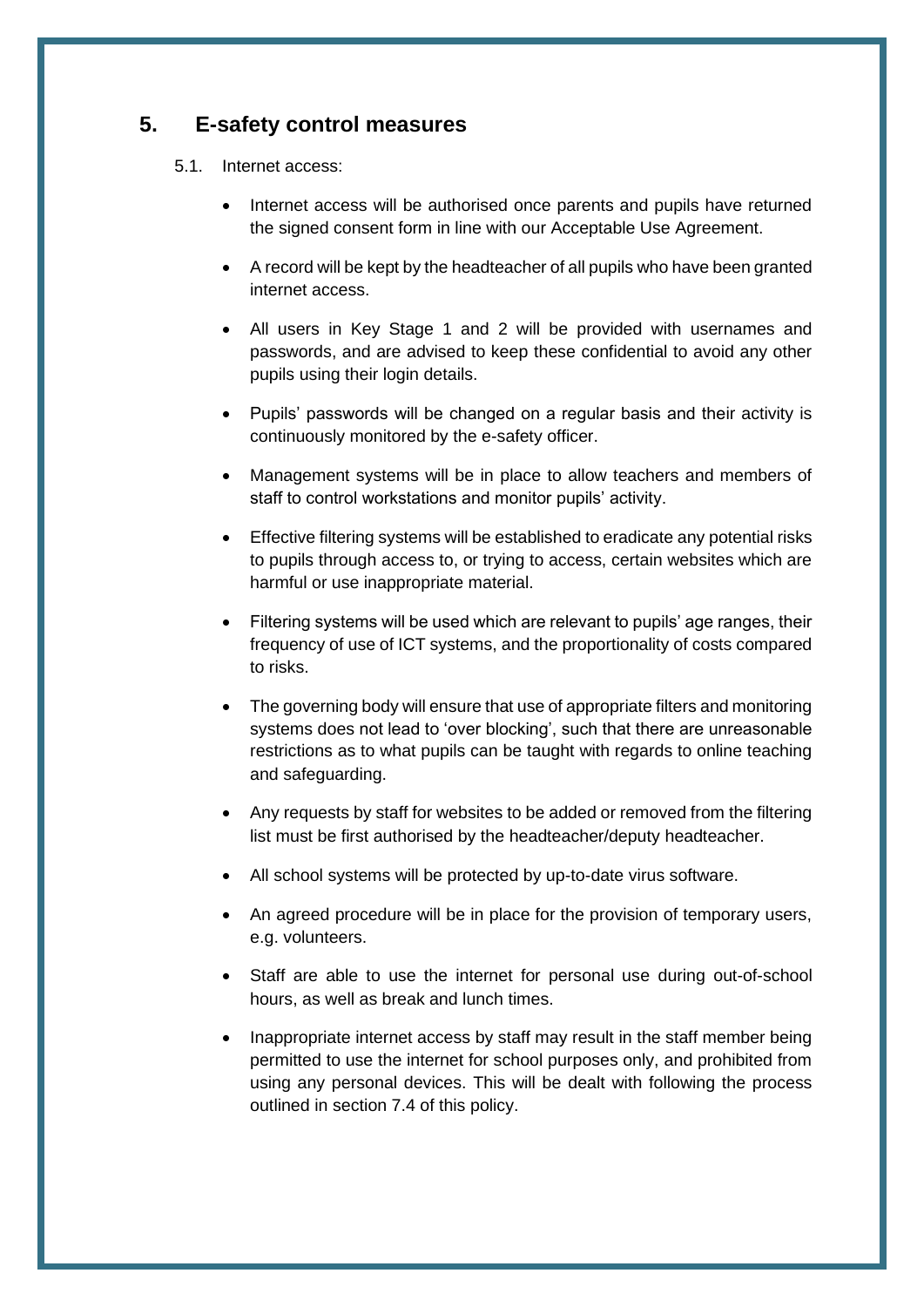- 5.2. Email:
	- KS2 pupils and staff will be given approved email accounts and are only able to use these accounts.
	- The use of personal email accounts to send and receive personal data or information is prohibited.
	- No sensitive personal data shall be sent to any other pupils, staff or third parties via email.
	- Pupils are made aware that all email messages are monitored and that the filtering system will detect inappropriate links, viruses, malware and profanity.
	- Staff members are aware that their email messages are not monitored.
	- Any emails sent by pupils to external organisations will be overseen by their class teacher and must be authorised before sending.
	- Chain letters, spam and all other emails from unknown sources will be deleted without opening.
- 5.3. Social networking:
	- Use of social media on behalf of the school will be conducted following the processes outlined in our Social Media Policy.
	- Access to social networking sites will be filtered as appropriate.
	- Should access be needed to social networking sites for any reason, this will be monitored and controlled by staff at all times and must be first authorised by the headteacher/deputy head teacher.
	- Pupils are regularly educated on the implications of posting personal data online outside of the school.
	- Staff are regularly educated on posting inappropriate photos or information online, which may potentially affect their position and the school as a whole.
	- Staff are not permitted to communicate with pupils over social networking sites and are reminded to alter their privacy settings.
	- Staff are not permitted to publish comments about the school which may affect its reputability.
	- Staff are not permitted to access social media sites during teaching hours unless it is justified to be beneficial to the material being taught. This will be discussed with the headteacher prior to accessing the social media site.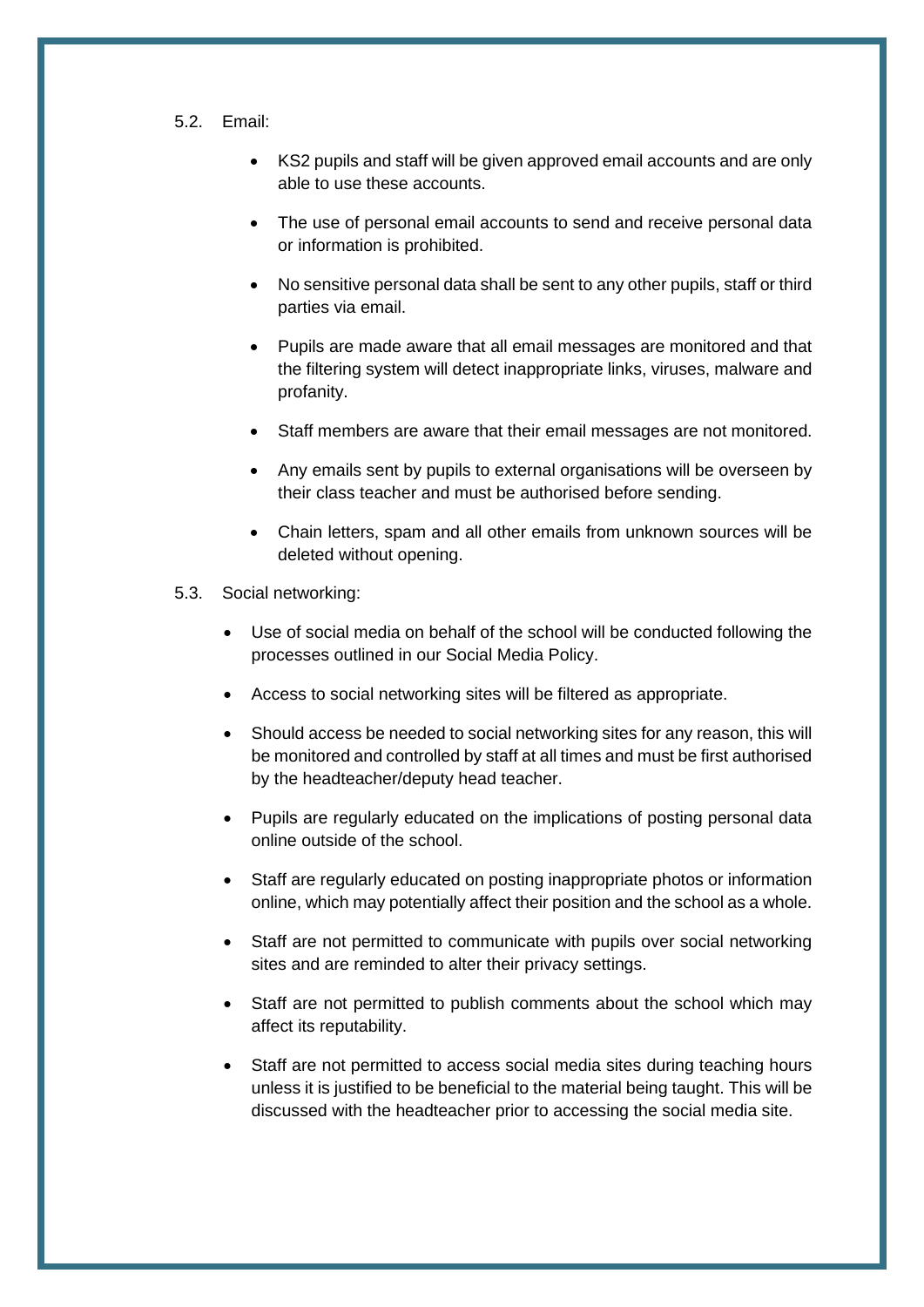- 5.4. Published content on the school website and images:
	- The headteacher/deputy headteacher will be responsible for the overall content of the website, and will ensure the content is appropriate and accurate.
	- Contact details on the school website will include the phone number, email and address of the school – no personal details of staff or pupils will be published.
	- Images and full names of pupils, or any content that may easily identify a pupil, will be selected carefully, and will not be posted until authorisation from parents has been received.
	- Pupils are not permitted to take or publish photos of others without permission from the individual.
	- Staff are able to take pictures, though they must do so in accordance with school policies in terms of the sharing and distribution of such. Without prior agreement staff will not take pictures using their personal equipment.
	- Any member of staff that is representing the school online, e.g. through blogging, must express neutral opinions and not disclose any confidential information regarding the school, or any information that may affect its reputability.
- 5.5. Mobile devices and hand-held computers:
	- The headteacher may authorise the use of mobile devices by a pupil where it is seen to be for safety or precautionary use.
	- Pupils are not permitted to access the school's Wi-Fi system at any times using their mobile devices and hand-held computers.
	- Mobile devices are not permitted to be used during school hours by pupils or members of staff unless in designated areas.
	- Personnel mobile devices should not be visible in the classroom while children are in the classroom.
	- Staff are permitted to use hand-held computers which have been provided by the school, though internet access will be monitored for any inappropriate use by the e-safety officer when using these on the school premises.
	- The sending of inappropriate messages or images from mobile devices is prohibited.
	- Mobile devices will not be used to take images or videos of pupils or staff.
	- The school will be especially alert to instances of cyber bullying and will treat such instances as a matter of high priority.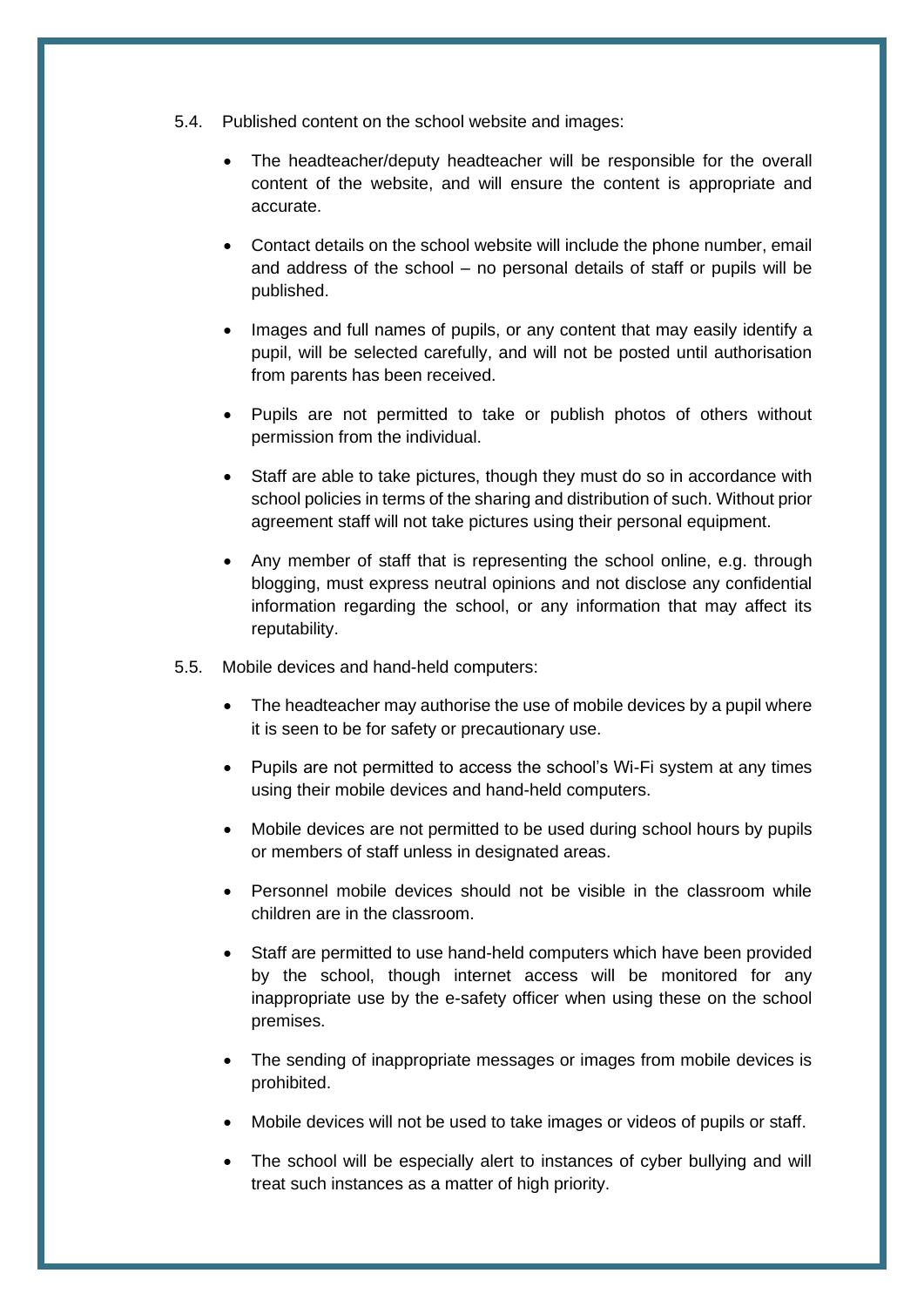- 5.6. Network security:
	- Network profiles for each pupil and staff member are created, in which the individual must enter a username and personal password when accessing the ICT systems within the school.
	- Passwords have a minimum and maximum length, to prevent 'easy' passwords or mistakes when creating passwords.
	- Passwords should be changed on a regular basis to ensure maximum security for pupil and staff accounts.
	- Passwords should be stored using non-reversible encryption.
- 5.7. Virus management:
	- Technical security features, such as virus software, are kept up-to-date and managed by the e-safety officers.
	- The e-safety officer will ensure that the filtering of websites and downloads is up-to-date and monitored.
- 5.8. E-safety committee:
	- The E-safety Policy will be monitored and evaluated by the school's e-safety officers on a termly basis.

#### <span id="page-10-0"></span>**6. Cyber bullying**

- 6.1. For the purpose of this policy, cyber bullying is a form of bullying whereby an individual is the victim of harmful or offensive posting of information or images online.
- 6.2. The school recognises that both staff and pupils may experience cyber bullying and will commit to preventing any instances that should occur.
- 6.3. The school will regularly educate staff, pupils and parents on the importance of staying safe online, as well as being considerate to what they post online.
- 6.4. Pupils will be educated about online safety through teaching and learning opportunities as part of a broad and balanced curriculum; this includes covering relevant issues within PSHE lessons as well as sex and relationship education.
- 6.5. The school will commit to creating a learning and teaching environment which is free from harassment and bullying, ensuring the happiness of all members of staff and pupils.
- 6.6. The school has zero tolerance for cyber bullying, and any incidents will be treated with the upmost seriousness and will be dealt with in accordance with our Anti-Bullying Policy.
- 6.7. The headteacher/deputy headteacher will decide whether it is appropriate to notify the police or anti-social behaviour coordinator in their LA of the action taken against a pupil.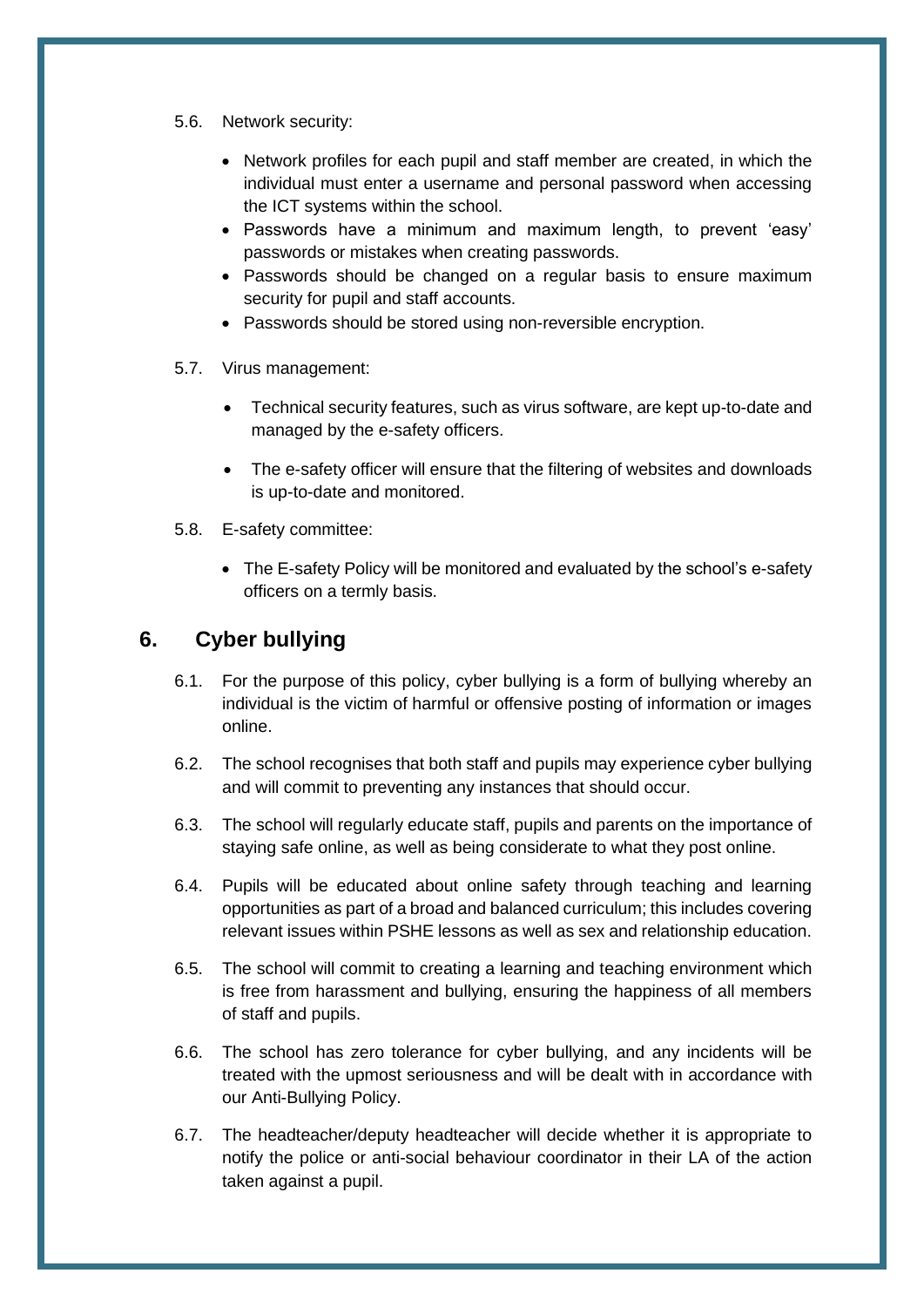# <span id="page-11-0"></span>**7. Reporting misuse**

- 7.1. The Avenue Primary School will clearly define what is classed as inappropriate behaviour in the Acceptable Use Agreement, ensuring all pupils and staff members are aware of what behaviour is expected of them.
- 7.2. Inappropriate activities are discussed and the reasoning behind prohibiting activities due to e-safety are explained to pupils as part of the curriculum in order to promote responsible internet use.
- 7.3. Misuse by pupils:
	- Teachers have the power to discipline pupils who engage in misbehaviour with regards to internet use.
	- Any instances of misuse should be immediately reported to a member of staff, who will then report this to the headteacher, using a Complaints Form.
	- Any pupil who does not adhere to the rules outlined in our Acceptable Use Agreement and is found to be wilfully misusing the internet, will have a letter sent to their parents explaining the reason for suspending their internet use.
	- Members of staff may decide to issue other forms of disciplinary action to a pupil upon the misuse of the internet. This will be discussed with the headteacher and will be issued once the pupil is on the school premises.
	- Complaints of a child protection nature, such as when a pupil is found to be accessing extremist material, shall be dealt with in accordance with our Child Protection and Safeguarding Policy.
- 7.4. Misuse by staff:
	- Any misuse of the internet by a member of staff should be immediately reported to the headteacher, using a Complaints Form.
	- The headteacher will deal with such incidents in accordance with the Complaints Policy, and may decide to take disciplinary action against the member of staff.
	- The headteacher will decide whether it is appropriate to notify the police or anti-social behaviour coordinator in their LA of the action taken against a member of staff.
- 7.5. Use of illegal material:
	- In the event that illegal material is found on the school's network, or evidence suggest that illegal material has been accessed, the police will be contacted.
	- Incidents will be immediately reported to the police
	- If a child protection incident is suspected, the school's child protection procedure will be followed – the DSL and headteacher will be informed and the police contacted.